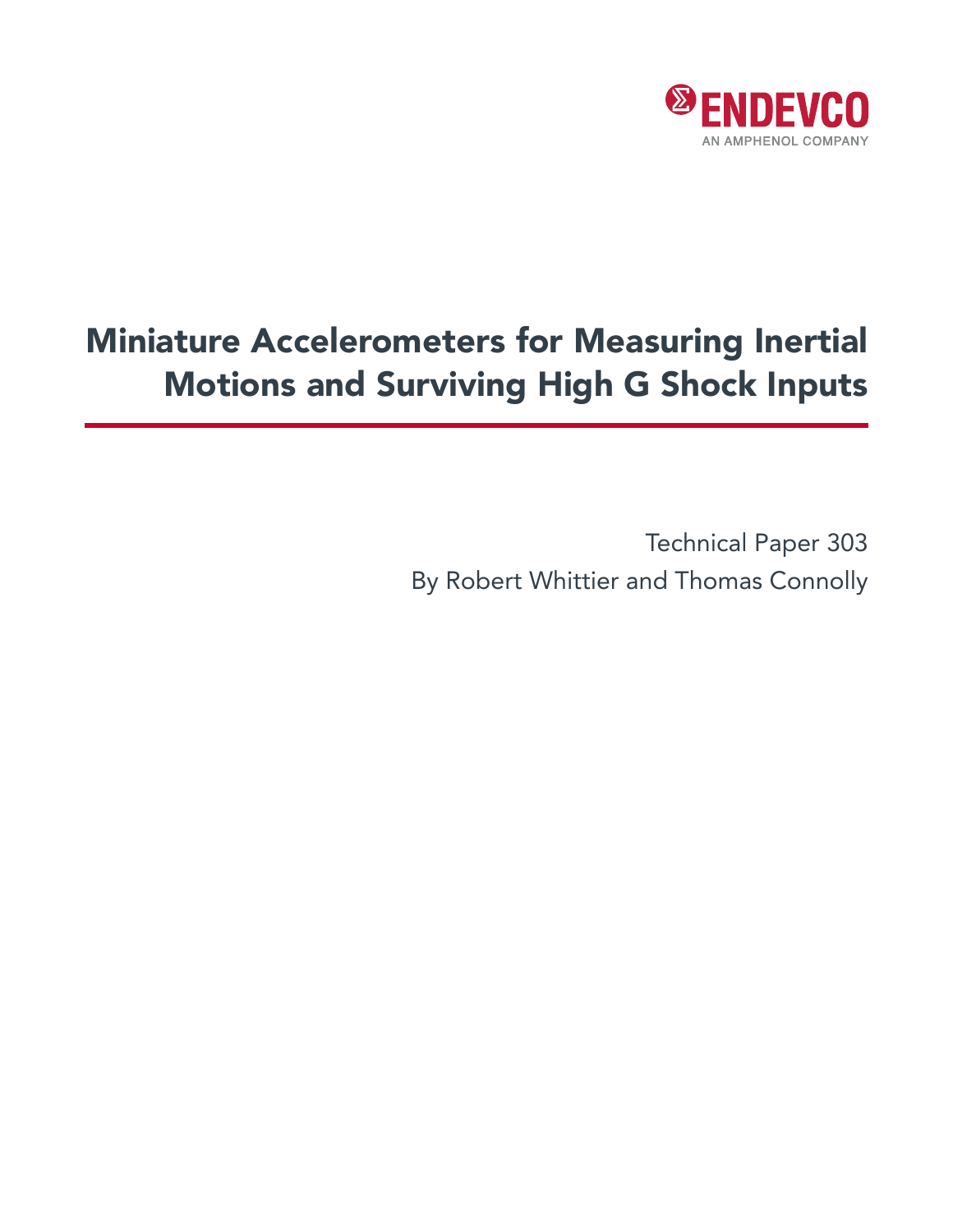## **T E C H N I C A L P A P E R 303**

**MINIATURE ACCELEROMETERS FOR MEASURING INERTIAL MOTIONS AND SURVIVING HIGH G SHOCK INPUTS**

**Robert Whittier and Thomas Connolly, Endevco®**

## **MINIATURE ACCELEROMETERS FOR MEASURING INERTIAL MOTIONS AND SURVIVING HIGH G SHOCK INPUTS**

ROBERT M. WHITTIER, Director, R&D, ENDEVCO THOMAS F. CONNOLLY, Senior Project Engineer, R&D, ENDEVCO

### **INTRODUCTION**

A miniaturized solid state accelerometer is now available on a production basis for use in weapon systems. This accelerometer features a silicon micromachined variable capacitance microsensor packaged with associated microelectronics. Linear measurement ranges are from 2 to 60 g's full scale. Its rugged design provides extremely high overrange protection, from 5,000 to 20,000 g's.

Because it is easily customized, this variable capacitance accelerometer can match many requirements. It is suitable for electronic safe-and-arm and flight control of tactical missiles and projectiles, particularly gun and mortar-fired weapons. Users can easily achieve application-specific solutions and enjoy the flexibility of modular design, because the microsensor is on a separate chip from the electronic circuitry. The accelerometer's packaging utilizes chip and wire hybrid fabrication with various configurations, such as leadless chip carriers, platform cases, or bolt down housings.

This paper will describe the basic sensor, electronic scheme, packaging, and performance results achieved with this accelerometer.

#### **ACCELERATION MICROSENSOR DESIGN**

Acceleration sensing is accomplished by using a halfbridge, or three terminal, variable capacitance microsensor. With applied acceleration, the capacitance of one circuit element increases while the other decreases, thus providing a linearized output. This sensor is a second generation design and an extension of development work completed in the mid-1980's.  $(1, 2)$ 

The total size of each microsensor is  $0.08 \times 0.11 \times 0.036$  $inch (2.0 x 2.8 x 0.9 mm)$  as illustrated in Figure 1. Each microsensor is fabricated in an array of three micromachined single crystal silicon wafers "sandwiched" together. The top and bottom wafers of the sandwich contain the fixed capacitor plates which are electrically isolated from the middle wafer. The middle contains the inertial mass, the suspension, and supporting frame. Beams positioned at the top and bottom surfaces of the wafer separate each rectangular mass from its frame along all four sides (See Fig. 2). As a result, the mass remains parallel to the top and bottom plates when deflected with applied acceleration.



Figure 1. Exploded View of Microsensor.



**ENDEVCO TP 303**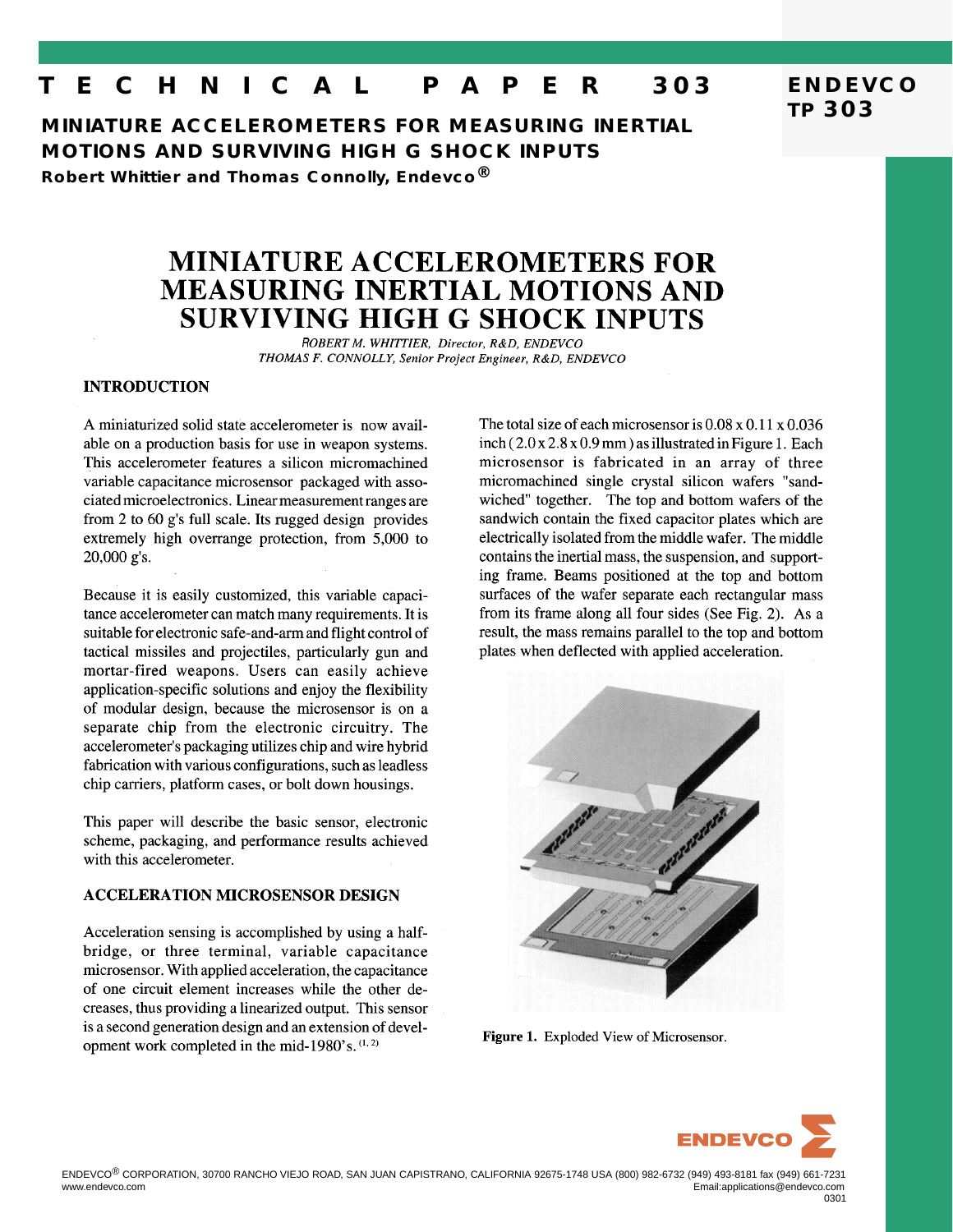

Figure 2. SEM Photo of Microsensor Support Beams

Capacitance is measured from top to middle, and middle to bottom. Element capacitance is 8 pF while typical full scale range is  $\pm 0.6$  pF. Electrical isolation is achieved by using thin layers of glass. The three wafers are joined together at the wafer level using an anodic bonding process. The bonding temperature is 932°F (500°C). After joining the three wafers together, the devices are sliced into individual microsensors from the wafer array. (3)

The wafers are precisely micromachined to control three additional features:

- 1. Suspension stiffness: Controlled by varying the shape, cross-sectional dimensions, and number of beams.
- 2. Damping: Controlled by varying dimensions of grooves and windows on the parallel plates.
- $\overline{3}$ . Overrange: Extended by adding overtravel stops.

This novel design provides unusually high mechanical shock survivability when compared to most other accelerometers, which typically use a cantilever beam or pendulum inertial system. These approaches have fragility problems because mass movement is constrained in the sensitive direction at only one point, usually the end of the beam or pendulum. High shock inputs place these systems into shear stress and suspension may fail.

With this variable capacitance acceleration microsensor, the mass displaces rectilinearly into a group of eight overtravel stops distributed over each surface of the mass. The microsensor moves an extremely small amount, only 24 microinches (0.6 micrometers) before its movement is constrained, compared to its full scale displacement of 12 microinches (0.3 micrometers). An overrange of 90,000 g's has been achieved with a 70 g full scale design. (4)



Figure 3. Circuit Block Diagram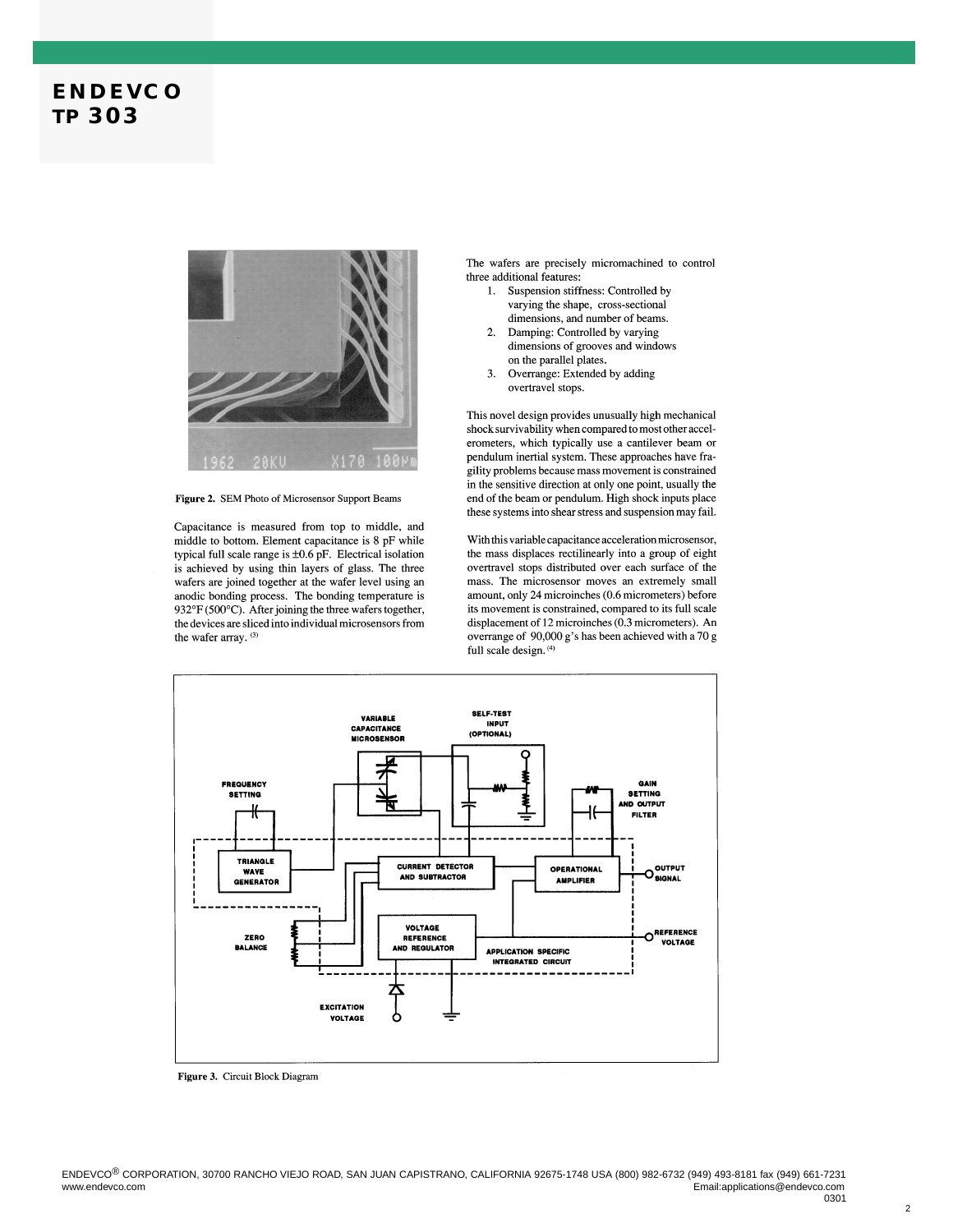Assembly of the three sections of the microsensor is done at the wafer level while still in the wafer fabrication cleanroom. This provides maximum protection for the interior of the sensor since the top and bottom sections also serve to isolate the inertial system from the external environment. Since all three are made of silicon, the temperature coefficients of expansion match. This provides excellent thermal performance.

#### **ACCELEROMETER SYSTEM DESIGN**

Several electronic schemes can be used with this microsensor. One approach uses a closely regulated triangle wave voltage which is applied to both capacitive elements of the microsensor. This produces currents through the elements which are proportional to their capacities. A current detector and subtractor fullwave rectifies the currents and outputs their difference. An operational amplifier then converts this current difference to an output voltage signal. A block diagram of the standard circuit is shown in Fig. 3. The active portion of this circuit has been placed on a single application specific integrated circuit chip (ASIC). In the standard circuit, passive components external to the ASIC set gain, zero offset, oscillator frequency, and output filtering.

This ASIC is designed to operate from 8.5 to 40 VDC excitation and provide a low impedance voltage output. The triangle wave input to the sensor is approximately 2 MHz and is controlled by an off-chip capacitor. Zero output and sensitivity (gain) can be adjusted by either adding laser trimmable resistors or placing the coefficients in the memory of a digital correction circuit. The standard circuit output is  $\pm 2$  peak and includes a single pole filter to reduce extraneous output noise. Additionally, external filters and other circuit functions can be added depending on the application requirements.

The mechanical packaging approach is based on standard hybrid chip and wire fabrication technology. The microsensor and associated electronics are generally bonded to a thick film alumina substrate, which is placed into a hermetic hybrid enclosure. Physical layout can be easily varied to accommodate different circuit packages and circuit features. Several examples of accelerometer designs are described below:

#### **Structure Mounted Housing (10 to 16 grams)**

Packaging the hybrid into an external housing offers exceptional application flexibility and ruggedness. Fig. 4 depicts a standard accelerometer that is currently available off-the-shelf.



Figure 4. Standard Accelerometer Size: 0.85 x 1.00 x 0.30 inches (21.6 x 25.4 x 7.6mm)

The device in Fig. 5 features a housing that adds EMI line filtering and shielding, electrical isolation from structure, bolt hole mounting, and terminals for external wiring. For this design, special circuitry is included to add two-pole Butterworth filtering and increase the output voltage.



Figure 5. Custom Accelerometer Size: 1.00 x 1.00 x 0.38 inches (25.4 x 25.4 x 9.7mm) Accelerometers such as these typically include laser trimmed zero and gain to provide interchangeability without system adjustments.

#### In-Circuit, Platform Package (6 grams)

When packaged as an electronic component, the accelerometer can be placed directly on a circuit board within an electronic assembly. An example of this approach is shown in Fig. 6 where the accelerometer is contained in a dual in-line platform package. This particular design includes additional components to provide a self-test feature.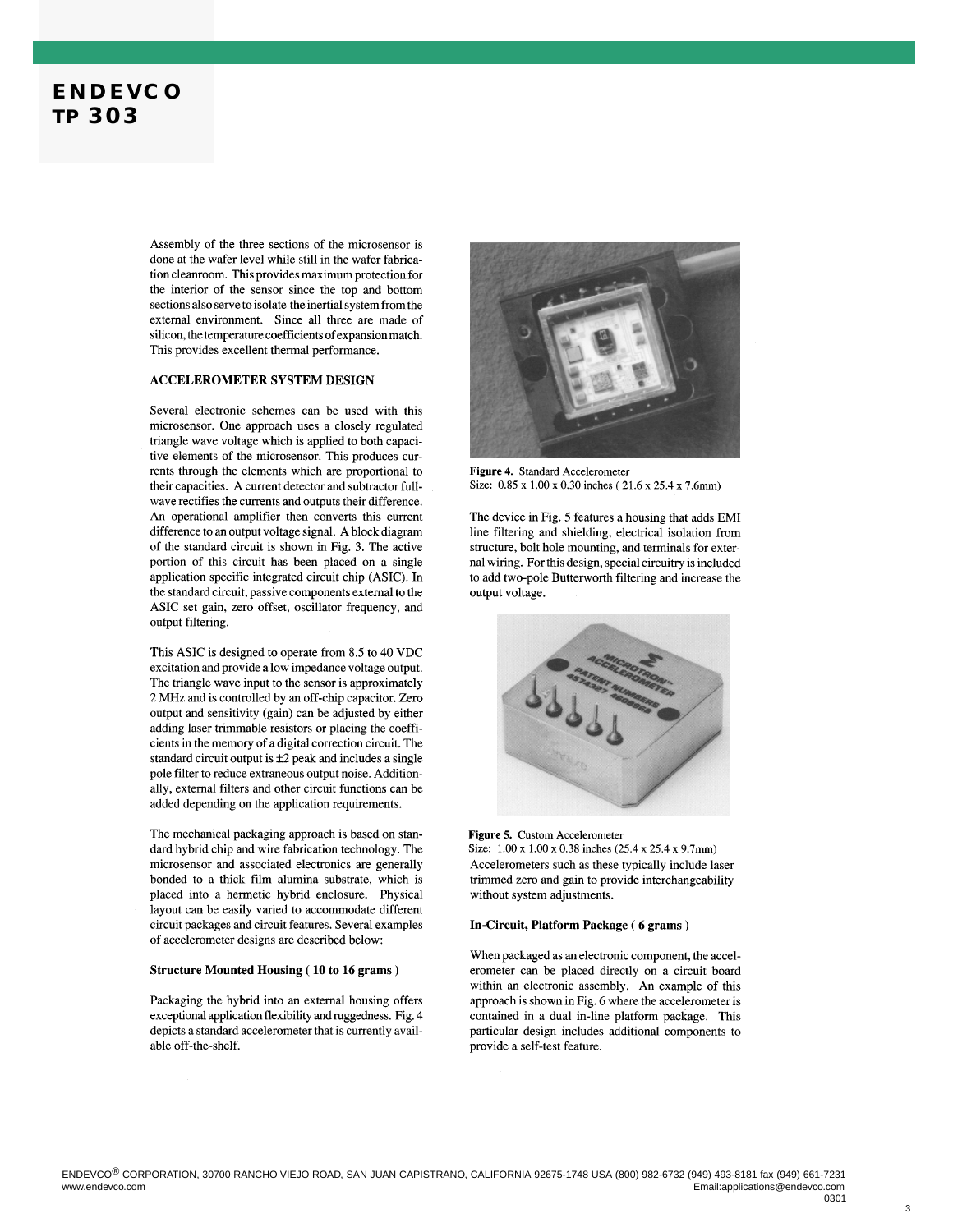

Figure 6. Accelerometer in Platform Package Size: 0.75 x 0.75 x 0.25 inches (19.0 x 19.0 x 6.3 mm)

#### Minimum Case with Electronic Circuit (1 gram)

When space is limited, accelerometers can be provided which include only the microsensor, system IC (ASIC), and minimal passive components. The design shown in Fig. 7 includes two capacitors, and one trimmable resistor. This configuration requires only three electrical terminals. This design approach can be effective if external digital correction can be implemented elsewhere as in "SMART" systems. Mounting space is minimized because the accelerometer footprint is only three-eighths inch square.



Figure 7. Accelerometer in Minimum Case w/Electronics Size: 0.38 x 0.38 x 0.13 inches (9.7 x 9.7 x 3.3mm)

#### **SMT Sensor Package (less than 1 gram)**

For some applications the variable capacitance microsensor can be provided without electronic circuitry. For ease of use, the sensor can be packaged into a leadless ceramic chip carrier having a size of 0.24 x  $0.24 \times 0.08$  inch (6.1 x 6.1 x 2.0mm), and then handled as an SMT component.

#### PERFORMANCE CHARACTERISTICS

The variable capacitance sensing approach provides a performance capability which generally exceeds that of other open loop systems. Specifically, errors due to temperature can be quite low, particularly since the sensor is fabricated from a homogeneous material.

Table 1 describes the basic performance capabilities of these accelerometers. Detail specifications and circuit features vary depending on application requirements. Performance features such as filtering, self-test, EMI protection, and special input and output circuits can be provided.

| TABLE <sub>1</sub><br><b>TYPICAL PERFORMANCE</b><br><b>CHARACTERISTICS</b> |                                                                                                           |
|----------------------------------------------------------------------------|-----------------------------------------------------------------------------------------------------------|
| Characteristic                                                             | <b>Performance</b>                                                                                        |
| Ranges                                                                     | $\pm 2$ g to $\pm 60$ g full scale                                                                        |
| Noise level<br>(0.5 to 100 Hz BW)                                          | $0.0001$ g rms for $2$ g FS<br>$0.001$ g rms for 60 g FS                                                  |
| Linearity                                                                  | $0.25\%$ from RFSL.                                                                                       |
| <b>Frequency Response</b>                                                  | Damped, natural frequency<br>of 1300 Hz for 2 g FS<br>5500 Hz for 60 g FS                                 |
| <b>Transverse Sensitivity</b>                                              | 1%                                                                                                        |
| <b>Temperature Errors</b>                                                  | 1% to 2% over a 180°F<br>span -65°F to +250°F<br>(100°C span from<br>$-55^{\circ}$ C to $+121^{\circ}$ C) |
| <b>Maximum Shock</b>                                                       | $5,000$ g to more<br>than 20,000 g                                                                        |
| Warm-Up Time                                                               | 1ms to within 1% of<br>final output                                                                       |
| Overrange Recovery                                                         | less than $10 \mu s$                                                                                      |
| <b>Full Scale Output</b>                                                   | $\pm 2$ peak differential                                                                                 |
| <b>Excitation Voltage</b>                                                  | 8.5 to 40.0 VDC<br>(designed for unregulated<br>28 VDC and 12 VDC<br>battery operation)                   |

#### **SELF-TEST CAPABILITY**

Unlike piezoresistive approaches, variable capacitance sensing can easily incorporate true self-test. When an external voltage is applied to the sensor, it physically moves the inertial mass through electrostatic attraction, therefore the integrity of both the mechanical and electrical systems are checked. The circuit block diagram for this configuration is shown in Fig. 3 as an optional feature.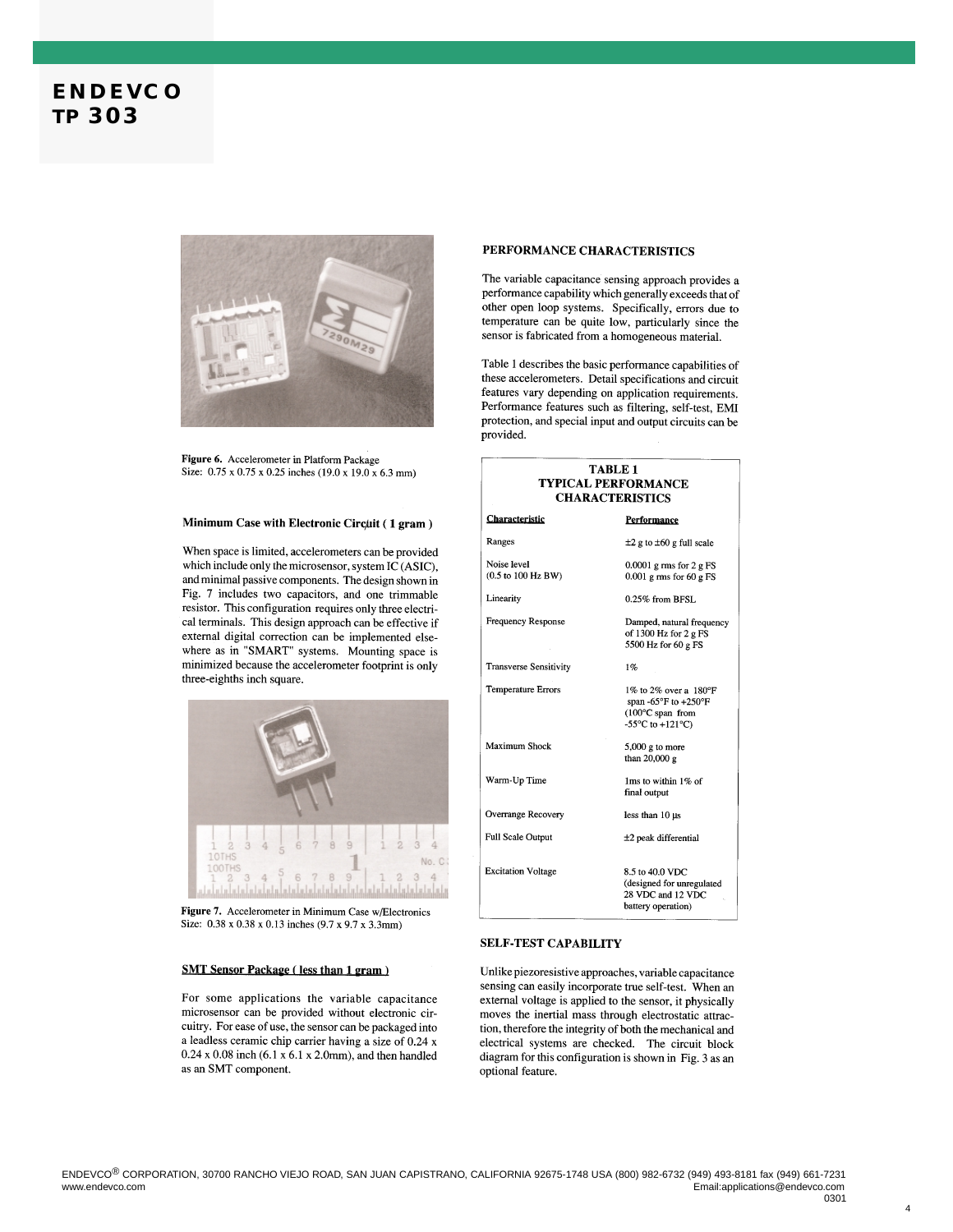The force required to move a sensor mass is proportional to the square of the applied self-test voltage. In cases where the stiffness of the microsensor is increased to achieve the higher g-ranges, the applied selftest voltage must be increased to achieve an equivalent proportion of full scale output. Because of the miniaturization of the microsensor, the required input voltages are of a practical level. Fig. 8 shows the input voltages required to provide self-test for the accelerometers with linear full scale ranges of 2 to 60 g's. These self-test voltage levels provide outputs equivalent to 60% of the linear range of the microsensor.

As an example, when 10 VDC was applied to the 10 g microsensor element of one of the custom accelerometers, the device output increased by 2.27 volts. Based on the calibrated sensitivity of the device of 0.38 volts/g, 6 g's of self-test output were provided.

#### LONG TERM STABILITY AND SHOCK **ENDURANCE**

One of the accelerometers currently in production is used in a terminally guided fire and forget anti-armor mortar. The accelerometer must perform after withstanding15 years of storage and a mortar launch.

In order to substantiate the long term stability and shock endurance of the design in the qualification test program, three accelerometers were exposed to a 3,000 hour bake at 100°C while fully powered. This simulates more than 15 years at 45°C according to the Arrhenius relationship. This was followed by a rail gun test at 8,000 g's with a pulse duration of 10 milliseconds. The small zero offset and sensitivity shift results contained in Table 2 illustrate the ruggedness and stability of this device, which is used to measure projectile motions of up to  $\pm 4.6$  g's.









Figure 9. Dragstrip Run Results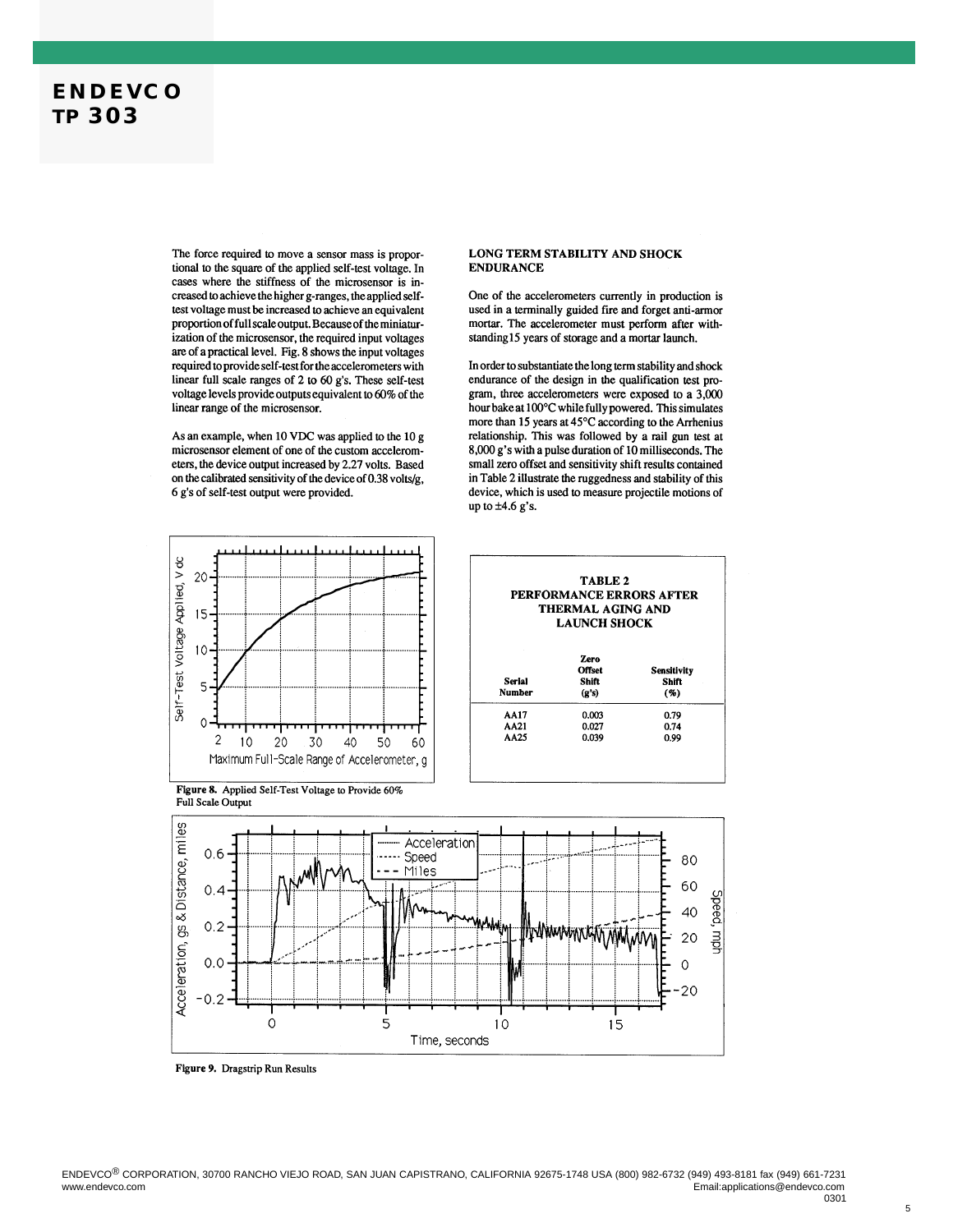In another accelerometer design, seven devices using a 70 g sensor were tested and survived up to 90,000 g's with only small shifts in performance. The average zero bias shift was less than 0.3 percent of full scale, and sensitivity shift was less than 0.7 percent. In addition, the shock was applied in the transverse axis, which is most sensitive to damage. The sensors have also survived 125,000 g centrifuge tests.

#### **APPLICATIONS**

As an example of the capabilities of this type of device for low-g level acceleration measurements. Endevco engineers instrumented a stock automobile with a standard 2 g full scale accelerometer. The device was aligned with the sensitive axis in the direction of travel. A run was then conducted on a quarter-mile dragstrip, while the output of the accelerometer was recorded on a data logger. The device was calibrated for one volt per g output. Fig. 9 depicts the output of the accelerometer with the zero nulled. Note that the low level fluctuations are due to suspension vibration.

The data was integrated once to produce the velocity curve. Note that the two points at which the driver shifted gears can be identified. Another integration was done to produce the distance curve. From that, the quarter-mile race distance was derived from the accelerometer output. In this case the stock car took 15.9 seconds to travel the quarter mile (1320 feet).

This example illustrates the suitability of the accelerometer design for safe-and-arm and other applications requiring double integration of the signal over moderately long time periods.

#### **CONCLUSIONS**

The variable capacitance approach using silicon microsensors for acceleration measurement has demonstrated excellent performance. This microsensor design has proven tolerant of extremely high overrange inputs. By combining this microsensor with analog ASIC technology, highly rugged, low-power-consuming, miniature accelerometers can be provided.

This variable capacitance accelerometer can meet the increasing demands in the military market for higher reliability, more rigorous quality control, and advanced technology weaponry. Furthermore, the building block approach of this design allows optimal customization for each application.

#### **REFERENCES**

- 1.) Wilner, L.B., "Capacitive Transducer," United States Patent 4,574,327; granted March 4, 1986.
- 2.) Link, B. and Olney, D., "Shock and Vibration Measurement Using Variable Capacitance," published as Endevco Tech Paper 296.
- 3.) Wilner, L.B., "Differential Capacitive Transducer and Method of Making," United States Patent 4,999,735; granted March 12, 1991.
- 4.) Sill, R.D., "A ±70 g Full Scale Accelerometer Designed to Survive 100,000 g Overrange." Sixteenth Transducer Workshop, Range Commanders Council, White Sands New Mexico; June 18-20, 1991.